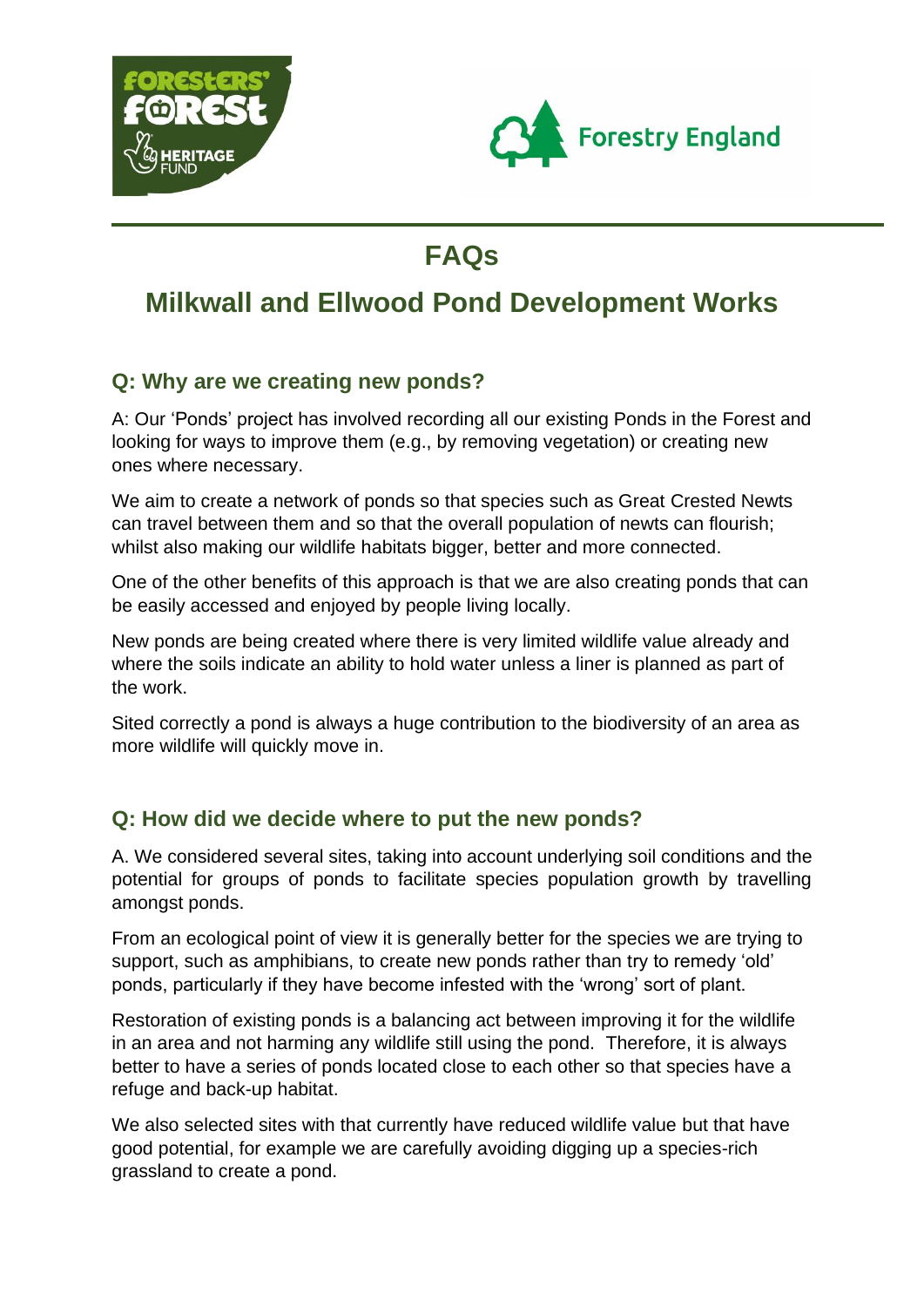



## **Q: Are we interfering with nature by doing this work?**

A: We are doing this to support wildlife that inhabit the ponds, to 'give a helping hand' rather than interfere. We want to see the recovery of iconic species that rely on our ponds, such as Great Crested Newts.

## **Q: Where are the ponds going to be?**

A: The pond works are taking place at four locations:

- 1. Development of a new pond at Milkwall/Gorsty Knoll, marked 1 on map below.
- 2. Development of second new pond at Milkwall/Gorsty Knoll, marked 2 on map.
- 3. Development of a new pond near Ellwood School, outside the school grounds and openly accessible.
- 4. Scrub clearing to improve the existing Causeway pond.

The following maps indicate the locations for the ponds:

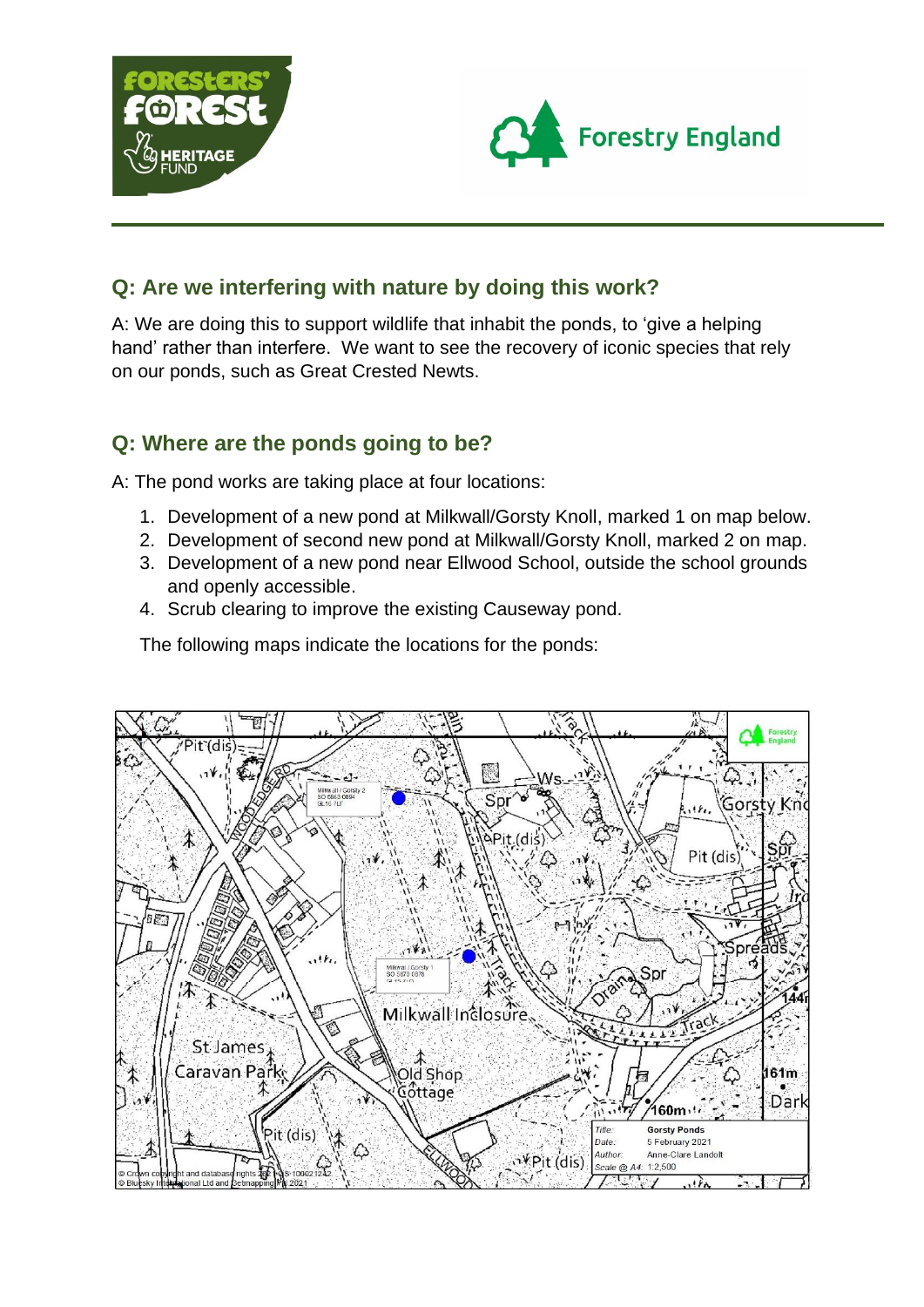





# **Q. When is this work happening?**

A. The pond works in Ellwood begin week commencing 7th February and the work in Milkwall is scheduled for week commencing 14th February.

# **Q. Are the ponds going to be fenced?**

A. The ponds will not be fenced.

# **Q. Whose land are the ponds on?**

A. These ponds are on Forestry England land.